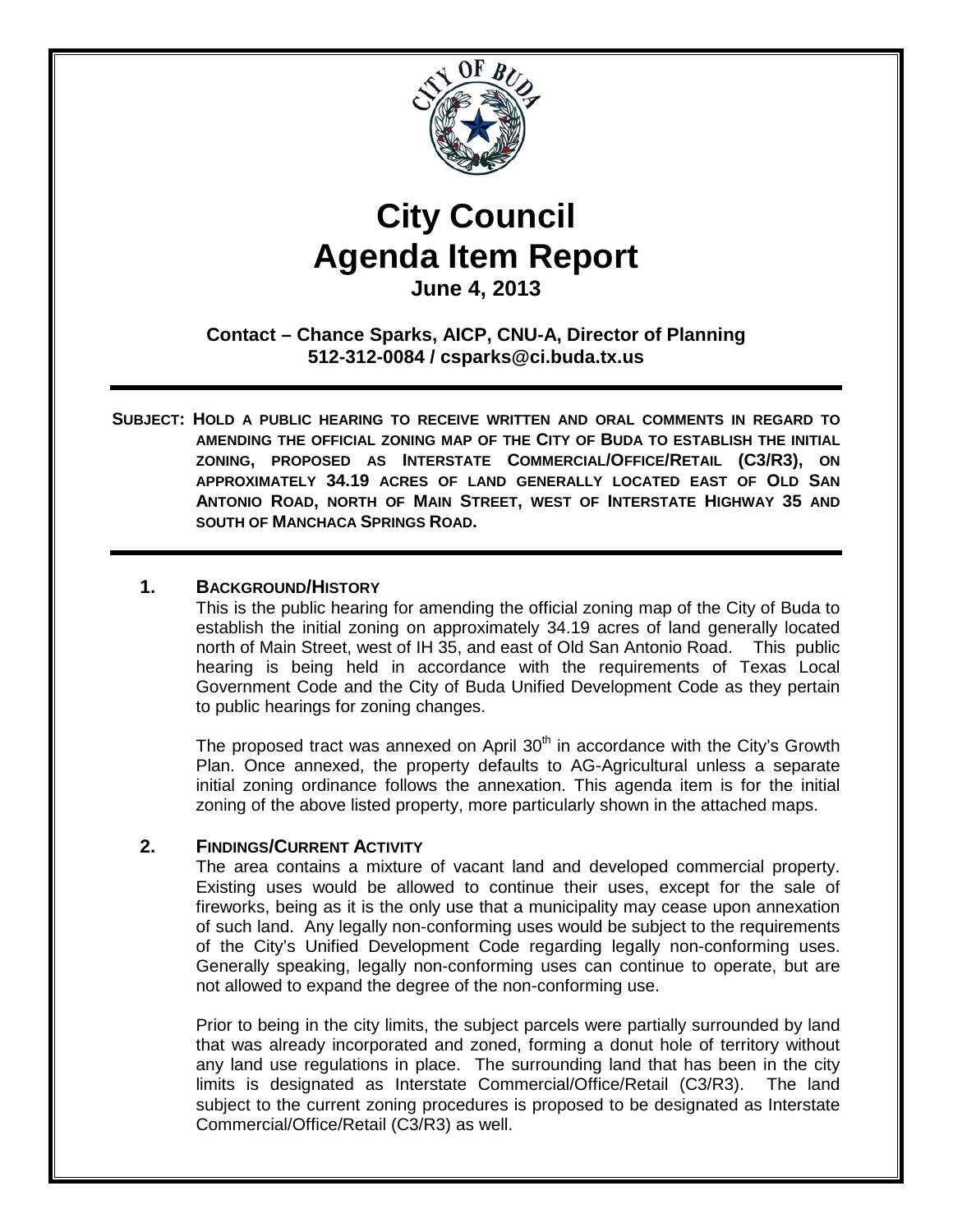The C3/R3 zoning designation is being proposed in order to be consistent with existing, adjacent land uses and the Future Land Use Map as found in the most recent Comprehensive Plan. The Future Land Use Map identifies these parcels as being within the Interstate Corridor and therefore the C3/R3 zoning designation appears to be most appropriate for the purpose of land use regulation. The Comprehensive Plan also identifies these areas as being within the larger Regional Node, which is intended to develop as a regional commercial center.

The following figure from the Comprehensive Plan discusses compatibility of development types with each land use character district:

|                                   | <b>Development Type</b> |                               |                                 |           |                                        |                                                               |                                                      |                                             |                         |                                        |                            |
|-----------------------------------|-------------------------|-------------------------------|---------------------------------|-----------|----------------------------------------|---------------------------------------------------------------|------------------------------------------------------|---------------------------------------------|-------------------------|----------------------------------------|----------------------------|
|                                   | <b>Wixed Use</b>        | <b>Regional Retail Center</b> | Neighborhood Shopping<br>Center | Office    | Industrial Park or<br>Distribution Ctr | ۵Ö<br>Agriculture Uses (>1 acre)<br>Low Density Single Family | <b>Nedium Density Single</b><br>Family (0.25-1 acre) | High Density Single Family<br>$<$ 0.25 acre | <b>Attached Housing</b> | (for sale or rent units)<br>Wwhitemily | <b>Cluster Development</b> |
| <b>CHARACTER DISTRICTS</b>        |                         |                               |                                 |           |                                        |                                                               |                                                      |                                             |                         |                                        |                            |
| <b>Green Growth District</b>      |                         | ×                             |                                 |           | ×                                      | 0                                                             |                                                      |                                             |                         | $\bullet$                              |                            |
| <b>Emerging Growth District</b>   |                         | О                             |                                 |           | ×                                      | о                                                             |                                                      |                                             |                         | О                                      |                            |
| <b>Heritage District</b>          |                         | ×                             |                                 |           | ×                                      | ×                                                             |                                                      |                                             |                         | о                                      | $\bullet$                  |
| <b>Industrial Growth District</b> | $\bullet$               | ×                             | ×                               | $\bullet$ |                                        | о                                                             | ×                                                    | ×                                           | ×                       | о                                      | $\bullet$                  |
| <b>Business Growth District</b>   |                         | $\mathbf 0$                   | о                               |           | $\mathbf 0$                            | ×                                                             | ×                                                    | 0                                           | о                       | О                                      | $\bullet$                  |
| <b>Interstate Corridor</b>        |                         |                               | ×                               |           | о                                      | ×                                                             | ×                                                    | ×                                           | ×                       |                                        | ×                          |
| <b>MIXED USE NODES</b>            |                         |                               |                                 |           |                                        |                                                               |                                                      |                                             |                         |                                        |                            |
| <b>Neighborhood Node</b>          |                         | ×                             |                                 |           | ×                                      | ×                                                             | $\mathbf 0$                                          | $\bullet$                                   |                         |                                        | $\bullet$                  |
| <b>Community Node</b>             |                         | ×                             | ×                               |           | ×                                      | ×                                                             | ×                                                    | 0                                           |                         |                                        | $\bullet$                  |
| <b>Business Node</b>              |                         | ×                             | ×                               |           |                                        | ×                                                             | ×                                                    | ×                                           | $\bullet$               |                                        | ×                          |
| <b>Regional Node</b>              |                         |                               | ×                               |           | ×                                      | ×                                                             | ×                                                    | ×                                           | ×                       |                                        | ×                          |
| <b>Downtown Node</b>              |                         | $\mathbf{O}^*$                |                                 |           | ×                                      | ×                                                             | о                                                    | ◑                                           | $\bullet$               |                                        | ×                          |

Notes:

\* Regional retail in the downtown node would include destination shops such as antique shops and other destination boutique stores.

Furthermore, the land, being situated with frontage on the IH 35 frontage road, naturally lends itself to intense Commercial/Office/Retail uses such as would be allowed in the C3/R3 district, but contingent upon site conditions that favor such development. Some of the subject parcels have frontage on Main Street, Old San Antonio Road, and Manchaca Springs Road in addition to fronting on IH 35. Development along Old San Antonio Road and Main Street is subject to the Gateway Corridor Overlay standards which take into consideration roadway speeds as they relate to factors such as build to lines, building heights, etc.